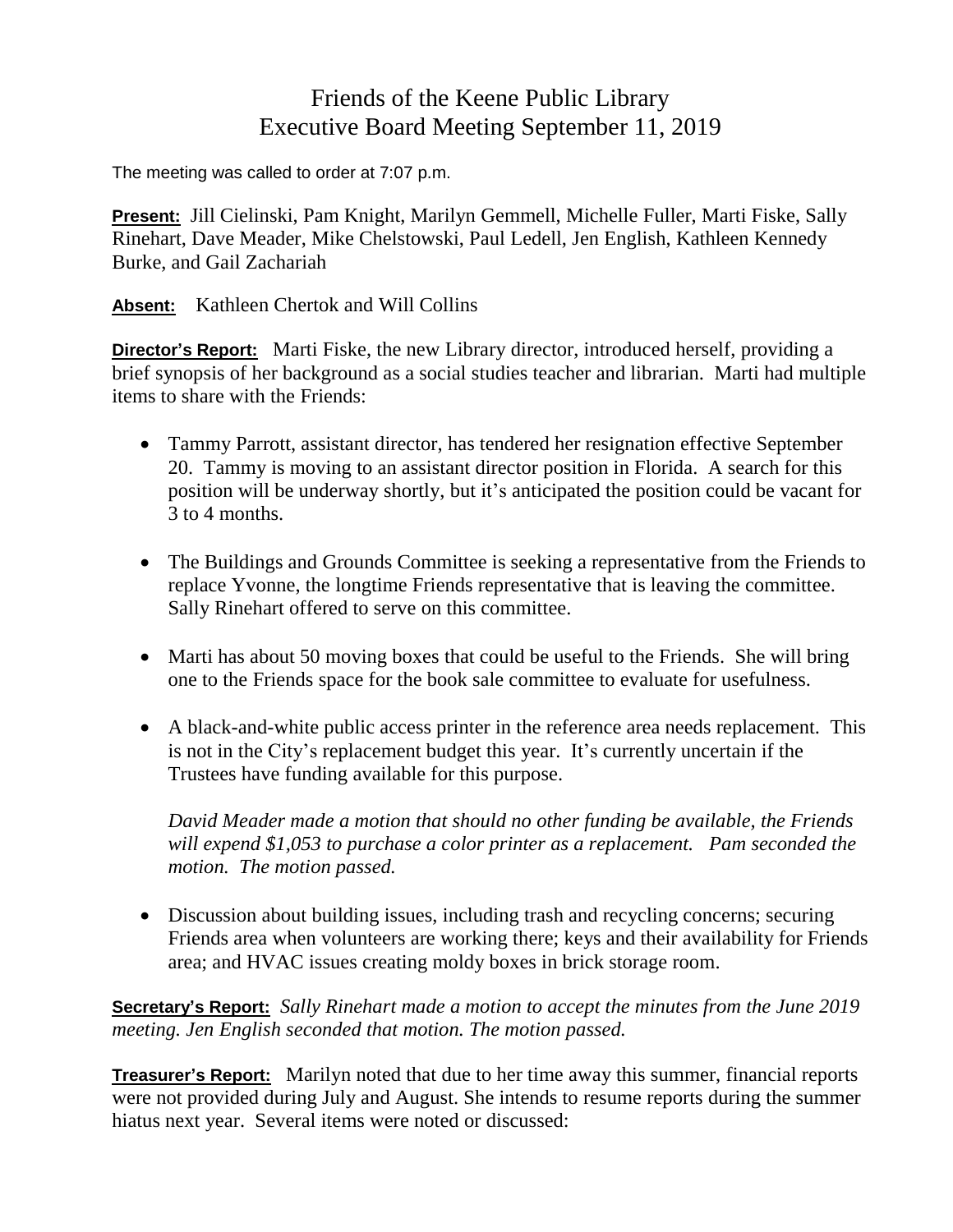- Miscellaneous income amount of \$1,913.39 over the summer was a donor's restricted gift for the specific purpose of funding the base of the donor wall. Miscellaneous expenses include the cost of the bookmarks and purchasing McAfee software.
- The campaign budget has a remaining balance of \$106.52 and remaining expense of Julie Dickson's wages. Julie's position is needed into January for final pledge payments and decommissioning of the Little Green Light campaign database. The campaign budget can run into a deficit to support wages through December. The Finance Committee will consider incorporating January expense into the 2020 budget.
- Some operational budget line items have remaining balances not proportional to how far into the year it is (e.g., only half expended while we're almost three-quarters through the year). It was noted that not all summer expenses have been submitted to Marilyn yet for processing. There are pending and upcoming expenditures that will utilize the majority, if not all, of the funds for Library development and programming.

## *Paul Ledell made a motion to accept the report as presented. David Meader seconded the motion. The motion passed.*

**Heberton Funds:** Paul shared the current reports for both funds, which are both performing consistently.

**Trustees Report:** Kathleen reported that the Trustees have met a few times this summer. In addition to non-public personnel matters, other items were purchasing furniture for the director's office, securing areas of the building where there are swing doors with no locks, solar shades for the main staff room, purchasing two tables for meeting rooms, acceptance of a donation to green up spaces, and voting to legally change the name of the Trustees Room to the Nancy Vincent Room. The Trustees are in a transition year: Don Wilmeth resigned, Chuck Redfern and Nat Stout are at the end of their terms, and Jen Alexander is the new Trustees president.

**KLAAC:** There is still a short list of items Engleberth is working to finish. Contract 2, for items in the main building, is closed and finished on budget. The time capsule is sealed and installed near the main desk.

The Library is down about 32 hours in staffing, which will increase by another 38+ hours after Tammy's departure. There may be ways to reduce the initial requirements for volunteers around fingerprinting and background checks for those volunteers not having interactions with children as a means to increase the number of volunteers.

**Book Sale Committee:** The book sale sign-up sheet was circulated. Jill will also email information for sign-ups. There was discussion regarding the high volume but low quality of donations. The sign with guidelines for donations may be put back near the donation bin. It was suggested that larger donations continue to be accepted by appointment to allow for